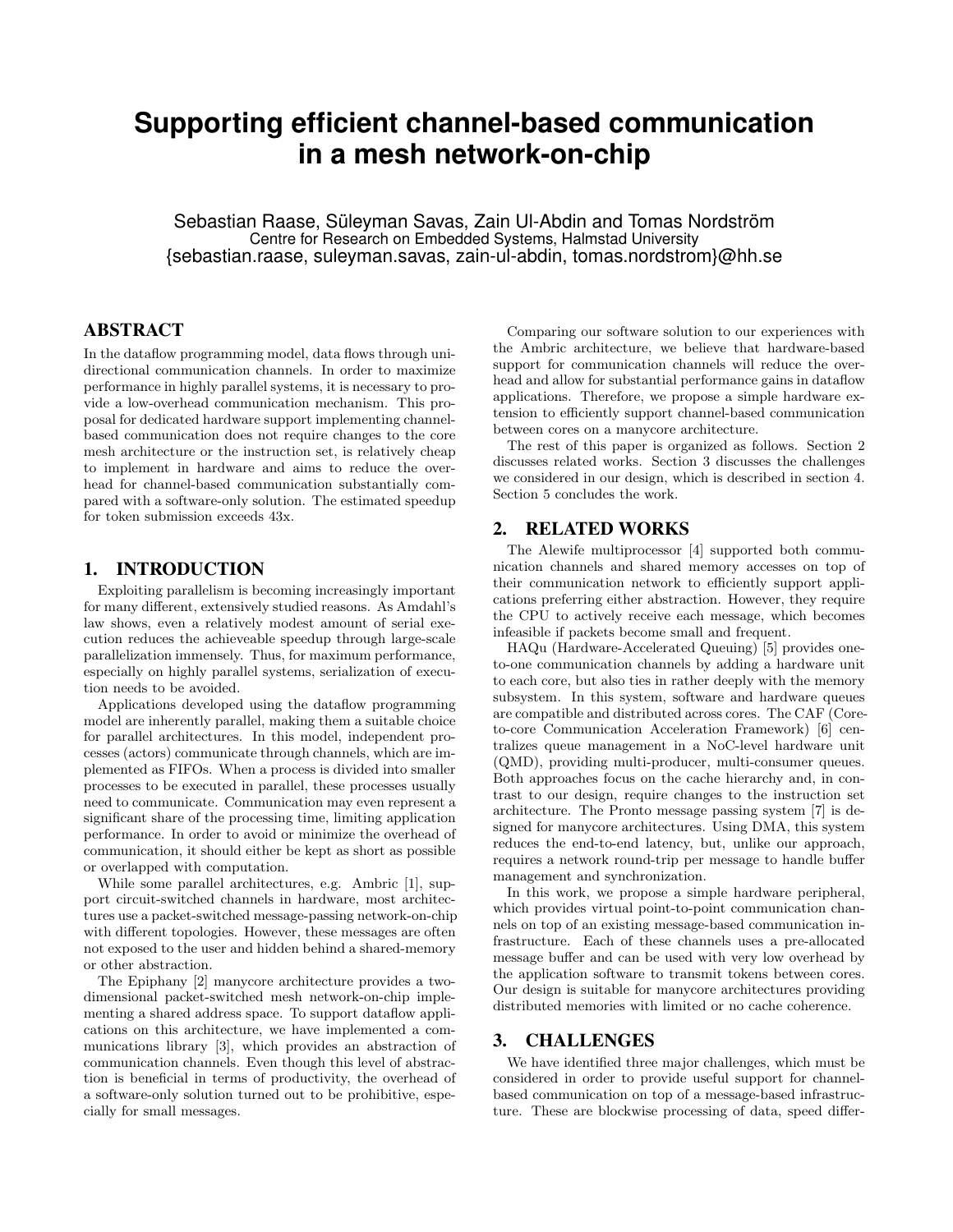ences between producers and consumers, and network latency. This section covers them in detail. We assume that the network is reliable and does neither corrupt or drop message. In addition, it must not reorder messages from a specific source to a specific destination.

#### 3.1 Blockwise Processing

The majority of dataflow applications require actors to collect multiple input tokens, possibly from different sources, before producing output tokens. The number of tokens produced or consumed by an actor may also vary wildly over short time intervals, even if the average throughput is constant. These bursts of activity put transient pressure on the network, which may influence the latency of unrelated messages. More importantly, feedback loops between such actors may cause deadlocks if the maximum number of tokens in the loop is below a specific threshold. This becomes more apparent if some actors engage in vector processing, as vectors may require multiple messages to be transmitted between actors.

By buffering the channels, these deadlocks are avoided. Additionally, the transient network pressure from bursts of activity is reduced, affecting latency and throughput instead. In theoretical approaches, communication channels are often assumed to be unbounded, but since real systems do not support infinite memory, buffer sizes must be finite.

We believe that there is no universally optimal buffer size. Too small buffers may lead to deadlocks whereas too large buffers can cause buffer-bloat and consequently increased or fluctuating latency (jitter) and reduced throughput.

#### 3.2 Speed Differences

In dataflow applications, producers and consumers should generally run at the same speed. System architects try to approximate this by identifying bottlenecks and distributing resources appropriately. However, real parity can usually not be achieved; some throughput difference remains, with either the producer or the consumer being faster than its counterpart. Large speed differences also occur if one of the communication partners fails or, more likely, is currently preempted. While transient speed differences can be caught adequately through buffering, permanent speed differences eventually lead to deadlock or data loss.

If a producer produces tokens faster than the consumer can consume them, all intermediate buffers will fill up. As soon as they are full, the next token that is sent will either need to overwrite a previously received token, stall, or be dropped, depending on the underlying communication and buffering policies. The first two options lead to data loss, which is generally unacceptable due to the high cost of recovering whereas stalling causes back pressure, which may interfere with unrelated communication and carries the risk of deadlock. Systems employing these communication strategies either have to provide additional means to avoid deadlocks [4] or ignore the problem by requiring the consumer to receive packets at all times [8], both of which we consider undesirable solutions.

We believe that the only real solution to this problem is preventing the producer to submit tokens if it cannot guarantee their delivery. This prevents the producer from overrunning the communication channel in the first place, but requires extra communication between consumer and producer. As an example, the Pronto message passing system [7] uses a handshaking approach, which involves a network round-trip for each message.

If the consumer is faster than the producer, it will need to spend some fraction of its time waiting, which only wastes clock cycles and energy. While low-power idle states and dynamic re-clocking strategies may be beneficial in those cases, they are outside the scope of this paper.

#### 3.3 Network Latency

In order to prevent a producer from overrunning its communication channel, it needs to know when to stop producing tokens. This information needs to flow from the consumer to the producer through the network in the opposite direction of the data stream, introducing a feedback loop. In traditional computer architectures employing strong memoryordering guarantees, where communication latency is not exposed to the application, this is not a correctness, but a performance problem. In distributed systems however, providing such guarantees may restrict scalability, leading to the use of weakened memory-ordering models between processing elements or abandoning the shared memory model altogether. In such systems, network latency introduces inconsistent knowledge about the state of the communication channel while it is in use.

The producer needs to stop producing as soon as the communication buffer is full, even though this information might not have reached it yet. It could be informed before the buffer gets full, so that tokens arriving late can still be stored in the buffer. However, this threshold depends on the network latency, which may depend on unpredictable factors, and misjudgment might lead to data loss. Alternatively, the producer can consider buffer spaces as reserved unless it knows for sure that they are available. Then, data loss cannot occur. However, in this case the producer needs to know the total buffer size in advance and needs to be informed whenever buffer space becomes available. This method requires additional buffer space (depending on latency) to prevent unreasonable overblocking and introduces shared state between producer and consumer. Consequently, whenever channels are established or dissolved, care must be taken to avoid race conditions.

#### 4. DESIGN

In this chapter, we describe our proposed hardware support for communication channels. Since the core concepts stem from our Epiphany communications library, we introduce it first, and then describe the structure and behavior of source and destination ports in detail.

#### 4.1 Communications Library for Epiphany

We have implemented a channel-based communications library for the Epiphany manycore architecture [3], which is also suitable for other shared address-space architectures. The Epiphany architecture employs a 2D mesh network-onchip with XY routing. The mesh uses a weak memory model, so that read-after-write and write-after-write accesses to different non-local destinations happen in a non-deterministic order. While writes are fast asynchronous fire-and-forget operations, the architecture implements remote reads as a slow read request answered by a write [2], stalling the core.

Our library provides communication channels, which are unidirectional FIFOs connecting a single pair of source and destination ports and carry fixed-size messages (tokens) only.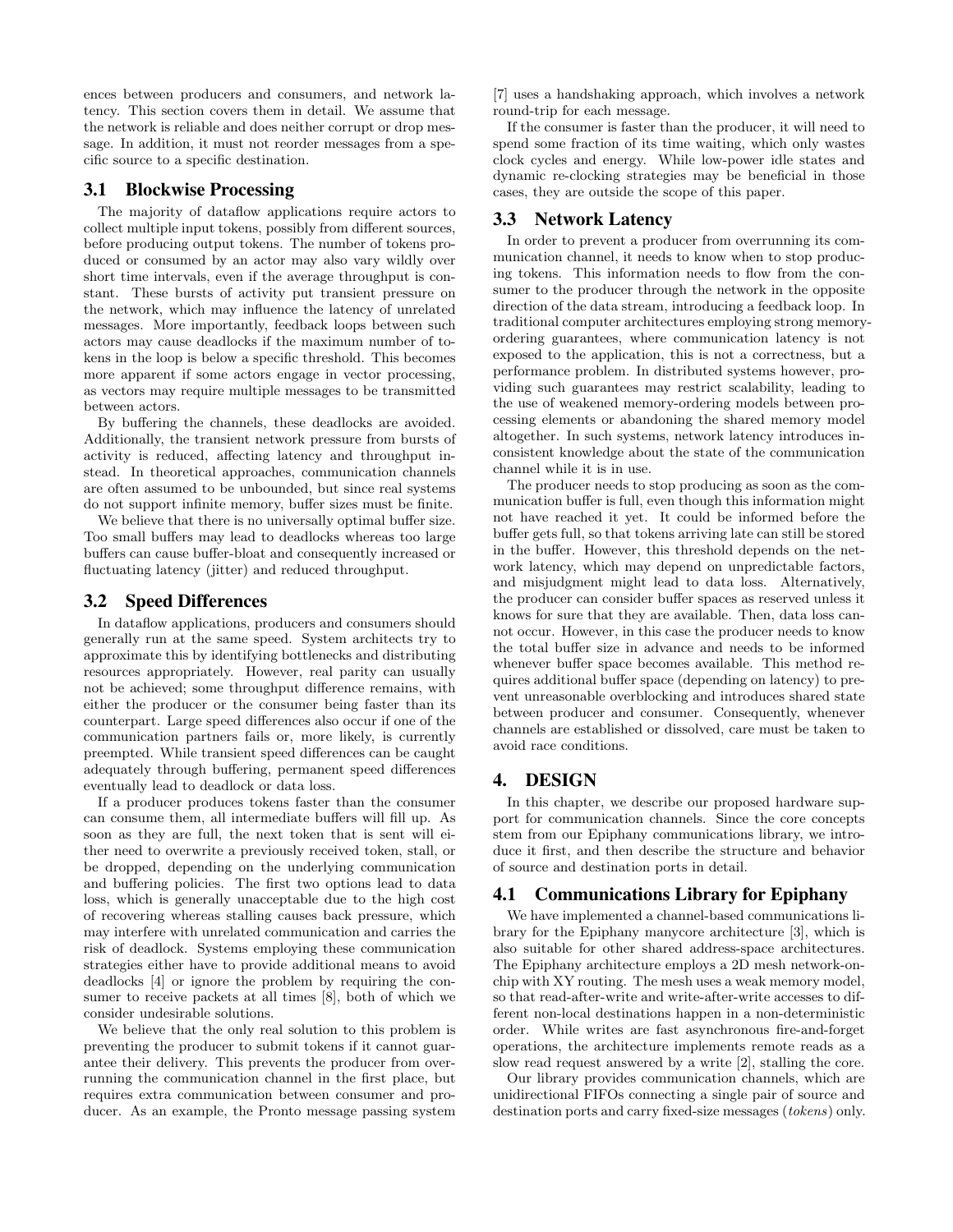Each channel supports five access functions, which are listed in Table 1, and can be operated in both blocking and nonblocking modes.

| Type   | Function | <b>Blocking</b> | Description               |  |
|--------|----------|-----------------|---------------------------|--|
| Source | write    | yes             | Send tokens               |  |
|        |          |                 | Returns number of tokens  |  |
|        | space    | $\mathbf{n}$    | writable without blocking |  |
| Dest.  | read     | yes             | Read and consume tokens   |  |
|        | peek     | no              | Read tokens               |  |
|        | level    | no              | Return number of tokens   |  |
|        |          |                 | readable without blocking |  |

Table 1: Access Functions in e-commlib

Associated with each channel is a fixed-size ring buffer, which is allocated in the destination core's local memory. It is used concurrently by both the source and destination cores. Synchronization is done through read and write pointers, which are updated atomically. To avoid remote reads, both pointers are cached within both cores.

We have found that especially for small token sizes, the overhead of maintaining the pointers becomes prohibitive. On the other hand, supporting per-channel buffer sizes and keeping the buffers in fast local RAM allows balancing application memory, network latency and deadlock avoidance depending on the application's needs.

#### 4.2 Overview

We propose dedicated hardware units, which handle buffer and rate management. These hardware units (source and destination ports) form the endpoints of a virtual, unidirectional communications channel. The channel's buffer is not located in dedicated hardware registers, but uses the destination core's memory. Buffer management is done exclusively by the destination port and tokens cannot be larger than a single network transaction; larger messages must be transmitted as multiple tokens.

Figure 1 provides an overview of the structure of source and destination ports, their connections and the information exchanged between them. When a channel is established, both the source and destination ports need to be informed about the other end and the buffer size. Then, for each transmitted token, an acknowledgement is sent back to the sender as soon as the corresponding token has been removed from the destination buffer.



Figure 1: Overview of ports.

Both token and acknowledgement transfers are atomic by design, avoiding the need for additional synchronization. By counting the number of transmitted, but not yet acknowledged tokens, the source port implements rate-limiting to prevent buffer overruns.

Ports are a limited resource in each core and can not be reasonably shared between channels. Our research suggests that many dataflow actors only require few high-speed channels and that a software implementation for additional channels is sufficient.

Applications are free to use both the port infrastructure and any other means of communication offered by the system simultaneously to ensure full software compatibility and highest performance.

#### 4.3 Detailed Description

Each source port is a simple peripheral unit consisting of at least the five registers DATA, DEST, ACK, SIZE and SPACE, as shown in figure 1. Additional registers may be added for additional functionality, such as interrupt-driven operation.

Writing to the DATA register triggers a transmission of a token through the communication channel. As long as the SPACE register contains a zero-value, a write should stall. Alternatively, write attempts may fail immediately and raise an exception. The source port is configured by writing to the DEST and SIZE registers. The SPACE register contains an approximation of the available space in the channel buffer and is never written to explicitly. Writing the SIZE register also sets the SPACE register to the same value. Additionally, it is decremented by the data width whenever the DATA register is written, and incremented whenever the ACK register is written. When this register contains a zero-value, the channel buffer is full and writing to the channel is currently not allowed. The ACK register is never accessed by software; this register is remotely written to by the destination port to update the local SPACE register.

Each destination port is a dedicated peripheral unit, managing accesses to the channel buffer from both the local core (reading) and the source port (writing). Figure 2 shows how four of the at least seven registers are used to manage the channel buffer, which is located in local memory.



Figure 2: Destination Port and Channel Buffer

The channel buffer is designed as a ring buffer and the BASE and SIZE registers contain its location in local memory. The two offset registers RD-OFF and WR-OFF contain the read and write offset from the base address, and are updated automatically when the buffer is accessed by the port. The SRC register references the source port for this channel.